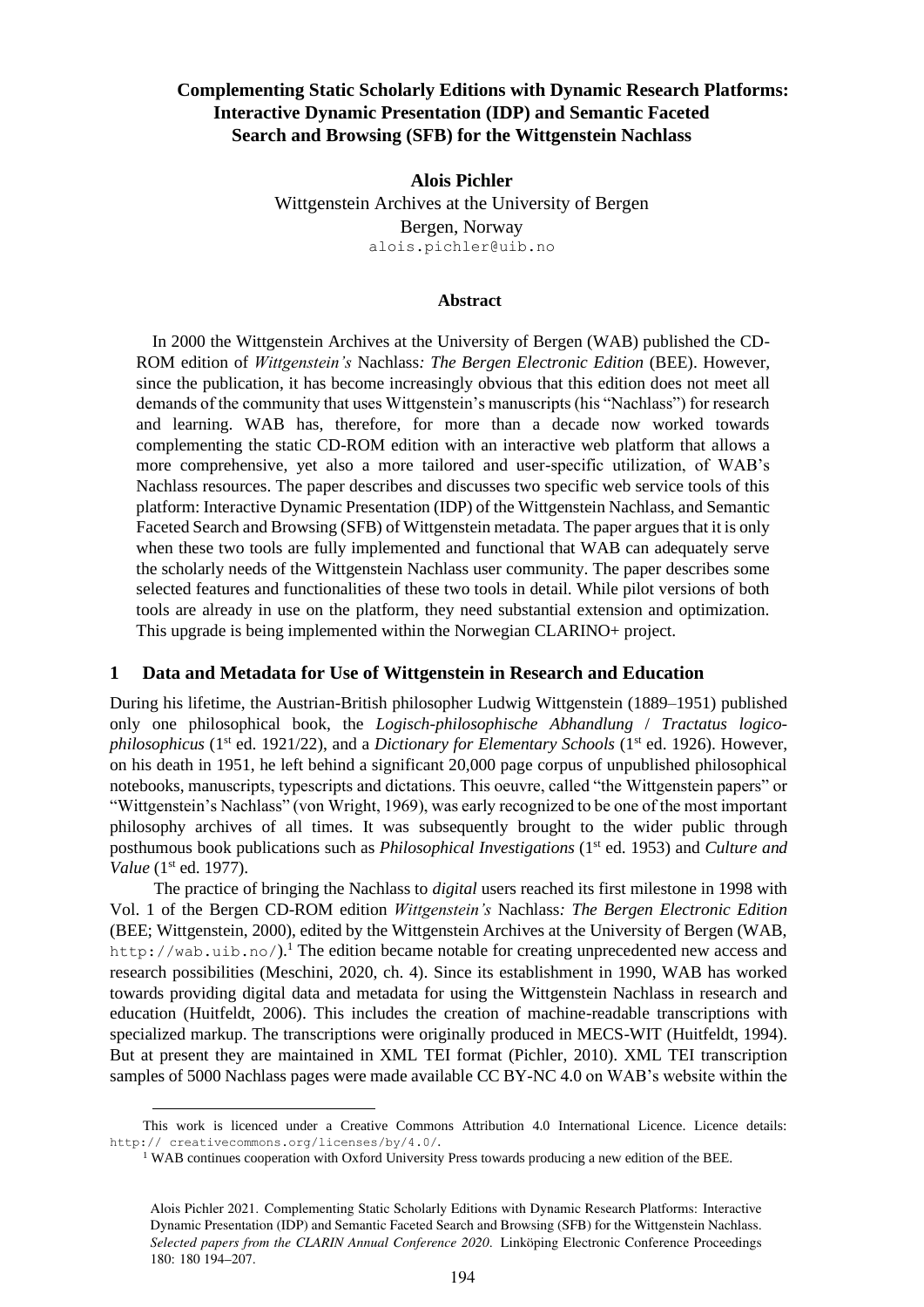frameworks of COST Action A32 (2006–10) and the Discovery project (2006-09). Most importantly, since 2015 transcriptions of the *entire* Nachlass, along with high quality Nachlass facsimiles, are made available open access in HTML format (Wittgenstein, 2015– and Wittgenstein, 2016–). In addition, WAB is working on the implementation of semantic web methods and technology. WAB offers free download of a continuously growing Wittgenstein ontology in OWL (RDF) format from its website (http://wab.uib.no/wab\_philospace.page).

In order to provide for a common and persistent system of reference for its Nachlass resources, WAB has, within the framework of the Discovery project, assigned a unique identifier to the following: (i) each single one of the (about 150) Nachlass manuscript and typescript items, (ii) each single one of the (about 20,000) Nachlass pages, and (iii) each single one of the (about 55,000) Nachlass "Bemerkungen" (remarks).<sup>2</sup> A Wittgensteinian *Bemerkung* is typically no longer than half a page and separated from other *Bemerkungen* by one or more blank lines. Moreover, WAB's Nachlass transcriptions and facsimiles are not only published in the BEE but are also available in a open access edition online (Wittgenstein, 2015–). Thus, with the aforementioned reference system in place and the open access availability of content, metadata and ontology, it may seem that WAB has achieved its goal of sufficiently equipping the user community. But, unfortunately, this is not the case. A *static* scholarly edition of Wittgenstein' Nachlass, even if it is regularly updated for content, style and technical formats, will, by its very nature, always be inadequate in meeting the ever-evolving, dynamic user needs. A static scholarly edition of Wittgenstein's Nachlass certainly remains indispensable as a source of stable, authoritative and easily citable text. But for the community to make the most of the resources in research and learning, much more than such an edition is required.

Any static edition is necessarily the result of selection and decision processes. The user needs for such an edition can in the end only be satisfied by complementing the edition with a platform that offers (i) access to datasets and aspects of the source not available through the edition and (ii) specific user need driven and tailored access and use. In the following, I want to argue for the implementation of two web service tools for responding to the increasing and potentially unlimited number and kinds of the needs of the Wittgenstein Nachlass community. I shall describe some of their functionalities along selected features. The two tools are Interactive Dynamic Presentation (IDP) and Semantic Faceted Search and Browsing (SFB) of the Wittgenstein Nachlass and Wittgenstein metadata. I contend that the user community of the Wittgenstein Nachlass continues to have needs and expectations that are not met even after all requirements of a static scholarly edition are fulfilled. I further claim that it is only when the two tools, IDP and SFB, are implemented and fully functional that we begin to adequately address the needs and expectations of the users of the Wittgenstein Nachlass. The paper goes on to describe some selected features of some of the functionalities of these two tools in detail. In my description I shall give most room to IDP, since this service, although apparently less standard and generally known, is of primary importance to WAB and its users.

WAB has for more than a decade now worked towards complementing the static scholarly edition with an online (distributed) research infrastructure that includes pilot versions of the IDP and SFB tools. Both the infrastructure platform and the tools themselves need substantial extension and optimization towards the strengthening of interactive functionalities and matching of user needs. These tasks of extending and better adapting the two tools are being implemented within the Norwegian CLARINO+ project (2020–26).

# **2 Open-ended User Needs**

The BEE brings together three sub-editions – a facsimile, a normalized transcription and a diplomatic transcription – and can be called a "combined edition" (Pichler & Haugen, 2005). The diplomatic and the normalized transcription represent different levels of intervention on WAB's source transcriptions of the originals. While the diplomatic, for example, retains deleted words,

<sup>2</sup> For details on the reference system see Pichler, 2010; for *Bemerkung* identifier examples see Figures 2 and 3 below.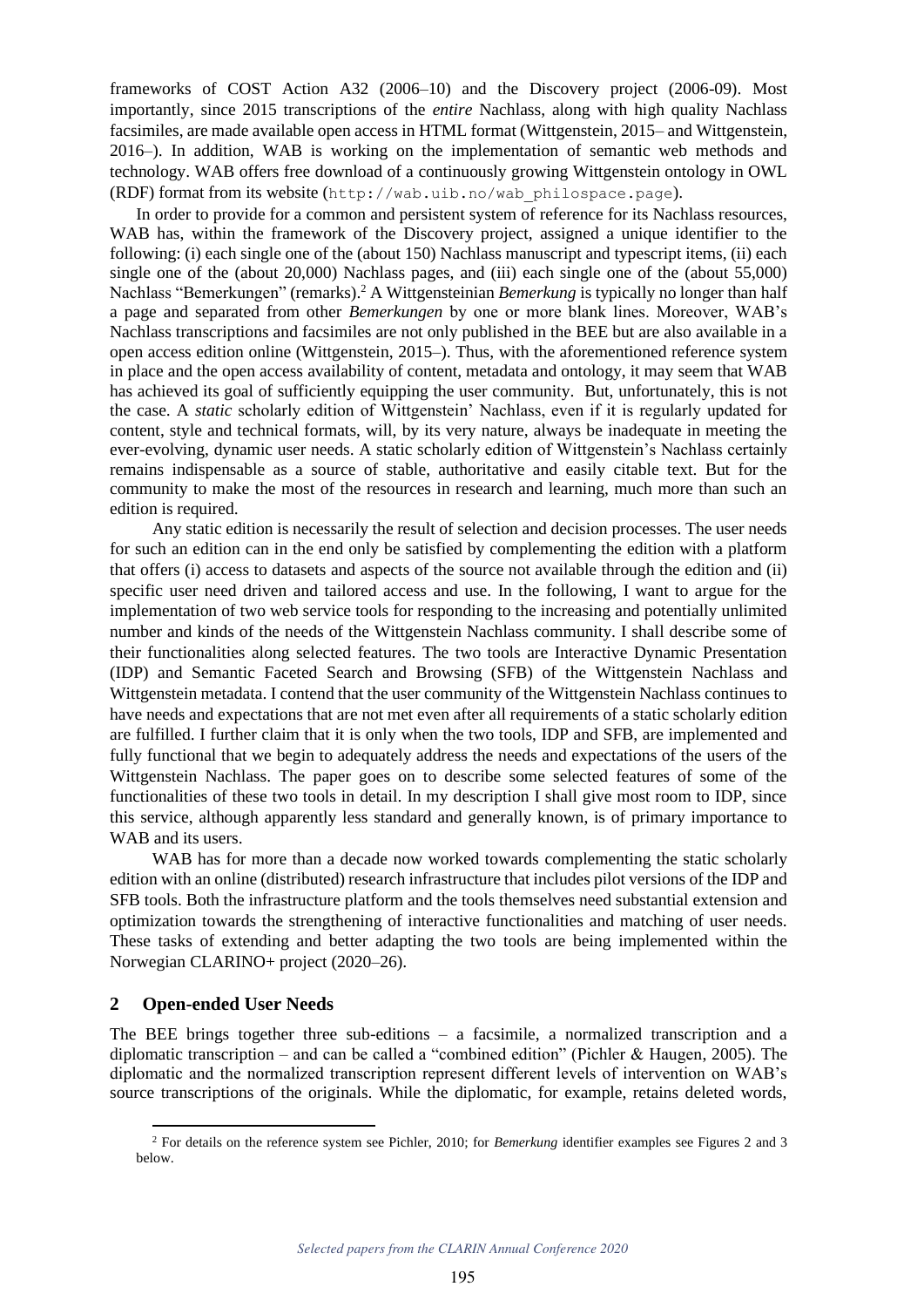deleted characters, marks insertions as insertions and does not intervene in spelling and grammar, the normalized is directed towards providing a standardized, easy to read, and finally also easy to cite, stable authoritative text. To put it more theoretically, one could say that the normalized version is strongly *text*-focused while the diplomatic version primarily attends to the *document* or even to the *document-carrier*. Thus, one could call the two formats two limiting cases of scholarly editing. The diplomatic version is an extremely helpful aid if one wants to start one's Nachlass research by reading the facsimile, but from time to time it needs deciphering help that is then supplied by the diplomatic version. For diplomatic and linear transcription samples see Figures 1–4.<sup>3</sup>

The triple structure of facsimile, diplomatic and normalized version enabled the BEE to respond in one and the same publication to a spectrum of research needs, rather than simply fulfilling, for example, the request for only an easy to read final version of a text. The BEE demonstrated the significant advantages that digital editions have over print editions in that the former, for example, allow more user-flexible access to the edited material. But at the same time, the edition was still not dynamic enough for adequately responding to the full spectrum of research needs and interests that Nachlass users have and, furthermore, can legitimately expect *digital* editing to provide. It was not dynamic enough by its very nature of being a *static scholarly edition* the purpose of which is to provide a *stable* and citable authoritative text. No static edition alone will ever be dynamic enough to meet the challenge of accommodating the diverse and evolving needs of the research community. Therefore, while a static scholarly edition will always be required, it must at the same time be complemented by a *dynamic research platform* that not only offers additional resources, but also additional and interactively available and toggleable analysis tools, additional presentation and filtering options.<sup>4</sup> Let me illustrate the claim with a few examples.

*Need for the possibility of chronological sorting*: During his military service in WW1, Wittgenstein kept diaries – MSS  $101-103$  (1914–17) – where he not only wrote his philosophical reflections that eventually resulted in his first philosophical book, the *Tractatus logicophilosophicus* (1921/22), but also noted down deeply personal and private remarks. As a rule, he used for the personal and private entries the verso pages and a code, while for the logical and philosophical remarks the recto pages (and no code; see Figure 1).<sup>5</sup> When editing the material for readers primarily interested in Wittgenstein's *philosophy*, the two Wittgenstein trustees G.E.M. Anscombe and G.H. von Wright selected from the notebooks what they considered the philosophically relevant portions only and turned these into a normalized book edition called *Tagebücher / Notebooks* in 1960. Many years later, in an unauthorized and sensational edition called *Geheime Tagebücher* (1985), Wilhelm Baum published the coded personal and private remarks. To date there is no German or English book edition that contains both kinds of remarks in one and the same book. While the BEE contains both, it contains them as separate blocks. For each of the three notebooks, the BEE first presents the sequence of the personal and private remarks and then presents the sequence of the philosophical remarks. It makes sense to separate the two types of remarks since they each belong to their own specific discourse. However, as a consequence of such editing practices, the Wittgenstein community has learned to receive the remarks as two separate strings. The division of the content of Wittgenstein's writings into the philosophical and the personal may seem appropriate and satisfactory from a certain rigid scholarly perspective, but upon reflection the practice clearly reveals its disadvantages. One disadvantage is that it not only splits the text sequence, but also splits the chronological sequence of the remarks into two and thus, for example, makes it cumbersome to put in context all remarks that Wittgenstein wrote on a specific day. Researchers are increasingly voicing precisely this need of connecting Wittgenstein's personal and private remarks with his simultaneous reflections on philosophy and logic (and vice versa) for a better understanding of Wittgenstein's works (see Figure 2).

*Need for the possibility of including / suppressing revision layers*: After Wittgenstein's return to Cambridge in 1929, an event that is often regarded as simultaneous with his return to philosophy, Wittgenstein wanted to publish a second philosophical book. He had different ideas of

<sup>3</sup> For a short introduction to "diplomatic", "linear", "normalized" and other scholarly edition and transcription types see, for example, Pierazzo, 2009. For the distinction between document carrier, document and text see Pichler, 2021.

<sup>4</sup> See also Gabler, 2013. For an early discussion and promotion of "dynamic edition" see Rehbein, 1998.

<sup>5</sup> Wittgenstein's cypher consisted in, roughly speaking, reversing the alphabet such that, e.g., "ich" becomes "rxs"; for details see Wittgenstein, 1998, xve.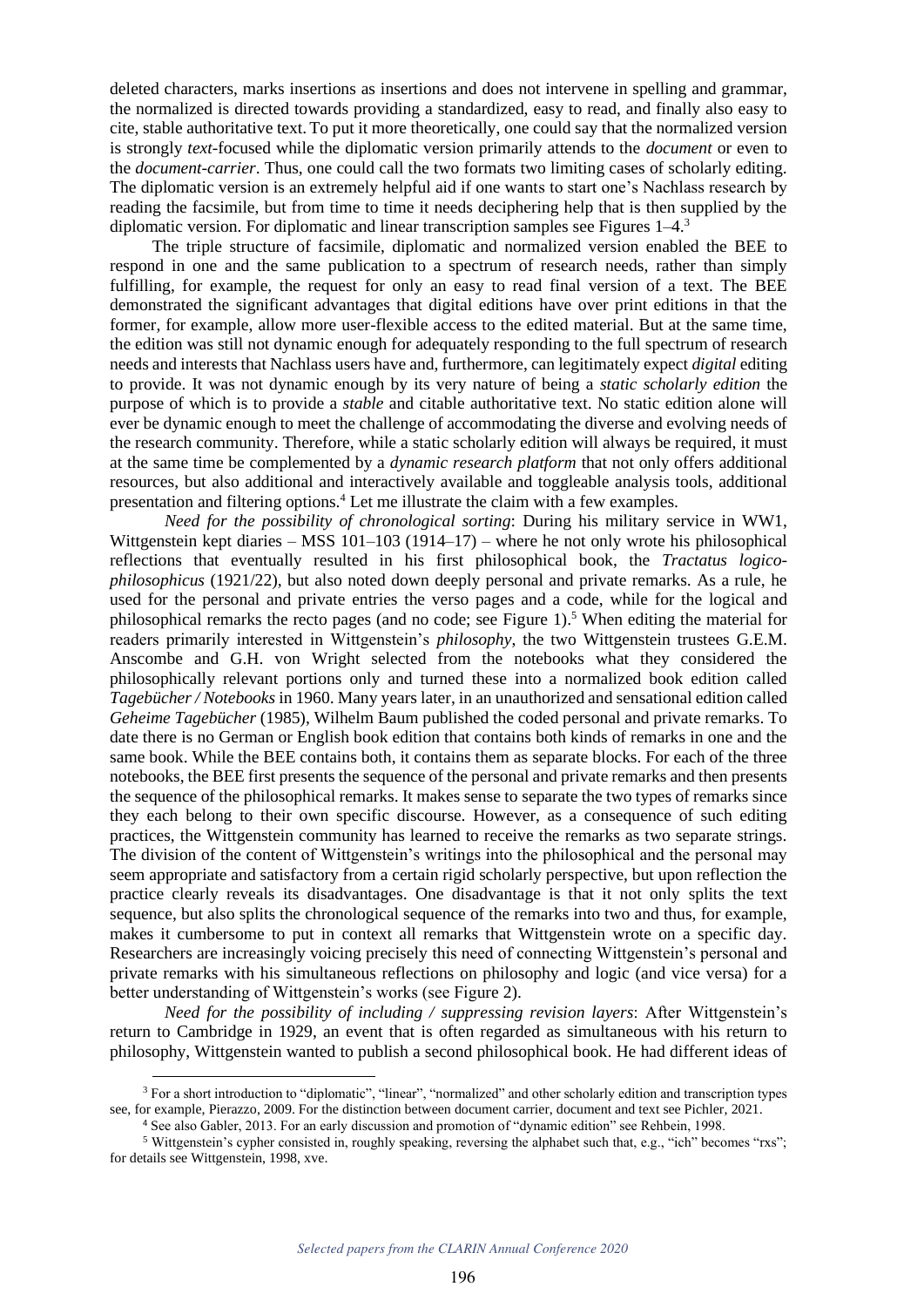the book's contents and form at different times. But the so-called Big Typescript, TS 213 (1933), is widely regarded as a definite and substantial steppingstone in this project, if not as an actual candidate for the envisaged book. In this typescript, Wittgenstein collected between two and three thousand remarks selected from the manuscript volumes he had written since 1929 and organized them into chapters and subchapters. He introduced each chapter with a philosophical topic heading (e.g., "Meaning") and each subchapter with a philosophical statement (e.g., "The concept of meaning originates in a primitive conception of language"). However, Wittgenstein soon felt uncomfortable with the arrangement in the Big Typescript and started to not only reorganize the ordering but also to revise the text itself. Moreover, this reworking took place not only in the typescript itself but also in a number of new notebooks and manuscript volumes such that the resulting new text(s) were spread over several items. When producing a book edition from this project, *Philosophical Grammar* (Wittgenstein, 1969), the third Wittgenstein trustee Rush Rhees tried to come as close as possible to Wittgenstein's final intended revision of the text for the Big Typescript. However, his edition was criticized by some for blurring the distinction between the actual and the virtual text of the corpus, and it was remarked that Rhees should have edited the Big Typescript "as it stood", i.e. without Wittgenstein's later handwritten revisions (Kenny, 1984, 37; as a response see Rhees, 1996). The BEE wisely returned – as a documentary edition – to the actual documents and offered diplomatic and normalized transcriptions thereof. It included hyperlinks where Rhees actually carried out Wittgenstein's instructions for arranging the text in a different order or replacing part of it altogether. Although this was a required step, at the same time it deprived readers of an easy way to follow and cite the text in the sequence that resulted from Wittgenstein's revision. This text was often only virtually given in the Nachlass, but had been offered by Rhees' edition. It is clear that one should be able to have it *both* ways, and that it should precisely be the digital edition that *gives* it to you both ways: the text before and after the revision – actually, any text before, with, and after *all* revisions. This is especially relevant for work with heavily revised typescripts, such as TS 213 or TS 226 (see Figure 3). However, this is not something that the BEE could achieve and currently it is still not fully achieved by WAB's Nachlass editions on the web.

*Need for the possibility of filtering according to different parameters*: From his earliest to his latest writings, whenever Wittgenstein revisited his remarks with an eye for further editing and processing he marked them with symbols in the margins of the page. At WAB these symbols are called "section marks". A section mark could for example be a slash, an asterisk, a circle, a letter like a capital S, or a letter like lower case x. Similarly, when considering changing the arrangement of his remarks, Wittgenstein would add numbers or combinations of numbers and letters in the margins such that through these symbols the remarks were collected into groups.<sup>6</sup> The meaning of the single symbols, especially when it comes to the section marks, is to date only partially known. Whenever they have been included in print or digital editions, the editors simply tried to reproduce them in their graphical appearance. This was also the case with (the diplomatic transcription of) the BEE. Against this practice one could object that the entire point of these symbols is to signalize that Wittgenstein wanted to *do* things with the remarks thus marked: dictate them, omit them, discard them, revise them, rearrange them, group them etc. Accordingly, it is to these *action intentions* that the reader should be directed to rather than simply receiving a visual representation of the symbol only. For example, about the remarks marked with a slash in MSS 105–108 (1929–30) we know that most of them were dictated to a typist (Pichler, 1994), resulting in what in Nachlass research is called TS 208. About the number and letter combinations with which Wittgenstein marked several thousand remarks cut out from his typescripts of 1930–31, we know that they constituted the reference system according to which the "Zettel" collection of TS 212 (1932–33), which subsequently became TS 213, was to be organized (Rothhaupt, 2016). However, there is a great deal of such editorial symbols left in the Nachlass and we do not have sufficient knowledge about their functions. Some of them will contain an instruction for how to proceed with, or from them; others will serve to express an evaluation of the remark tagged with the specific symbol. Now, users who

<sup>6</sup> These editorial numbers should not be confused with the sequential paragraph numbers used by Wittgenstein in his more finished works, and with which the reader will already be familiar from books such as *Philosophical Investigations* (Wittgenstein, 2009) containing remarks ("paragraphs") §§ 1–693.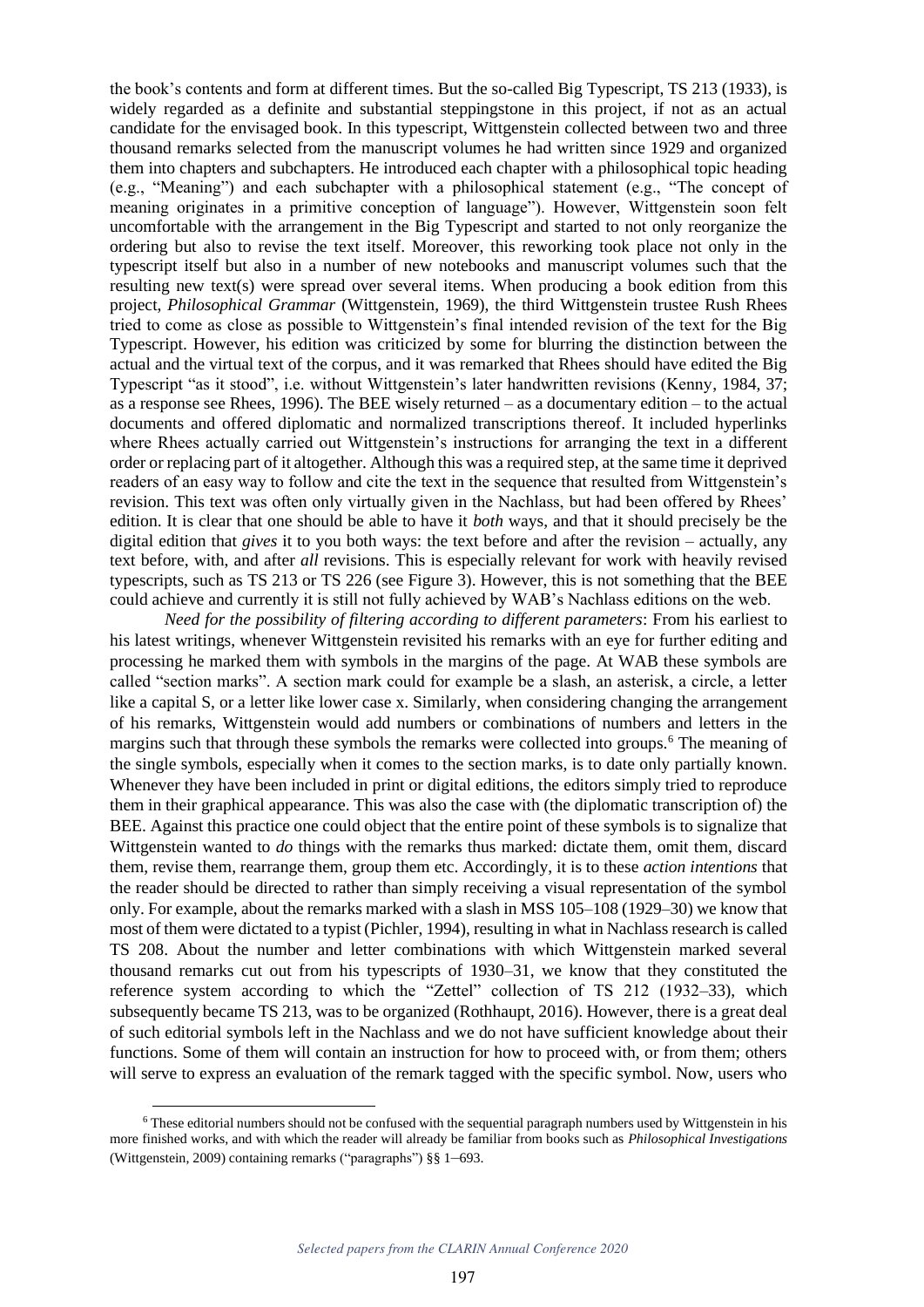want to study the meaning of these symbols further or even to convert their meanings to resulting text selections, groupings and arrangements, have a non-negotiable requirement. The requirement is that one has an edition that not only renders the remarks in their original sequence with these symbols included, but also permits filtering and arranging the texts *according* to these symbols while retaining the possibility of including or omitting the symbols themselves in the resulting output. It should thus, for example, be possible to extract all remarks and only the remarks which in the Nachlass are marked by Wittgenstein with a slash, or an asterisk, or a backslash, etc., or a specific combination of them. It is only then that these users' needs will be adequately addressed and the scope of the scholarly utilization of WAB's Nachlass resources can be greatly widened. So, for example, users may become equipped to study specific genetic processes in the Nachlass or recognize thematic groups of which the symbols are often the "indices". Or they may become enabled to perform more basic tasks such as learning about the function and meaning of the symbol itself. Recently, Rothhaupt (2013) has argued that the remarks which Wittgenstein marked with a circle / circle-like symbol (a "Kringel") contain Wittgenstein's attempts at a philosophy of culture. Again, it is only if the user has access to a filtering tool such as the one described here, permitting easy extraction of all *Bemerkungen* and only the *Bemerkungen* which are marked by Wittgenstein with a "Kringel"-symbol, that she is in the position to efficiently and reliably investigate that this hypothesis is sound, or to discover other elements in these remarks that led Wittgenstein to mark them all with the "Kringel"-symbol. While WAB's website (Wittgenstein, 2016–) today already offers filtering of Nachlass documents according to section mark parameters, this feature still stands in need of improvement and does not yet fully meet all user requirements.

*Need for the possibility of conducting metadata search / combined text and metadata search:* The BEE already offered some semantic search functionalities – e.g. search for references to persons, taxonomies for mathematical and logical notation as well as for graphics, possibility to focus on the coded passages or other groupings only. At the same time, many more valuable metadata had been recorded in the transcriptions or via stand-off markup that users could greatly benefit from if only they had processing access to them. Some users would, for example, not only want to search and browse the Nachlass by references to persons or works (for a sample see Figure 4), but specifically all references to persons or works that have come about or, alternatively, got discarded by later revision (e.g., the revision of the Big Typescript). Or a reader, who has an interest in influences on Wittgenstein but is most acquainted with the book publications from the Nachlass only, may want to search for Wittgenstein's references to persons and works in all and only the remarks which hitherto were *not* included in any of the book publications from the Nachlass. Or a reader most interested in Wittgenstein's writing in code may want to search for any passage in code that hitherto was not published in print. Or one may want to check whether there is a correlation between the remarks marked with a slash "/" and eventual publication of the remarks by the trustees in one of the book publications. One may want to do so either in order to better understand Wittgenstein's use of the section marks or to find out to what extent the Nachlass editors let themselves be guided by the section marks for their selection of materials to be published. Moreover, one may want to find out whether there is a correlation between the sequence of the remarks in a specific work by Wittgenstein, e.g., the *Philosophical Investigations* (Wittgenstein, 2009), and their chronological origin. Other user needs relate to a remark's genetic path(s), its place of origin in the Nachlass corpus, references to places, events and other named entities, similarity to other remarks (Ullrich, 2019, and Huitfeldt, 2020), adherence to text type and genre (philosophical remark, preface, motto, dedication, instruction, aphorism, diary entry, autobiographical remark, personal and private remark, coded remark, mathematical-logical notation, graphic etc.), adherence to Nachlass group (notebook, loose sheet, "Zettel", ledger, typescript, dictation etc.), work status (first draft, elaborated version, final work etc.), script type (shorthand, code etc.), the language the remark is written in (German, English etc.), writing and revision instrument (different kinds of pencil, black ink, red ink, blue ink etc.), research literature referring to it, and so on. Finally, one may frequently also need to conduct searches with both the text *and* the metadata as one's research base. To be able to *combine* text and metadata search becomes, for example, pertinent where one needs to find all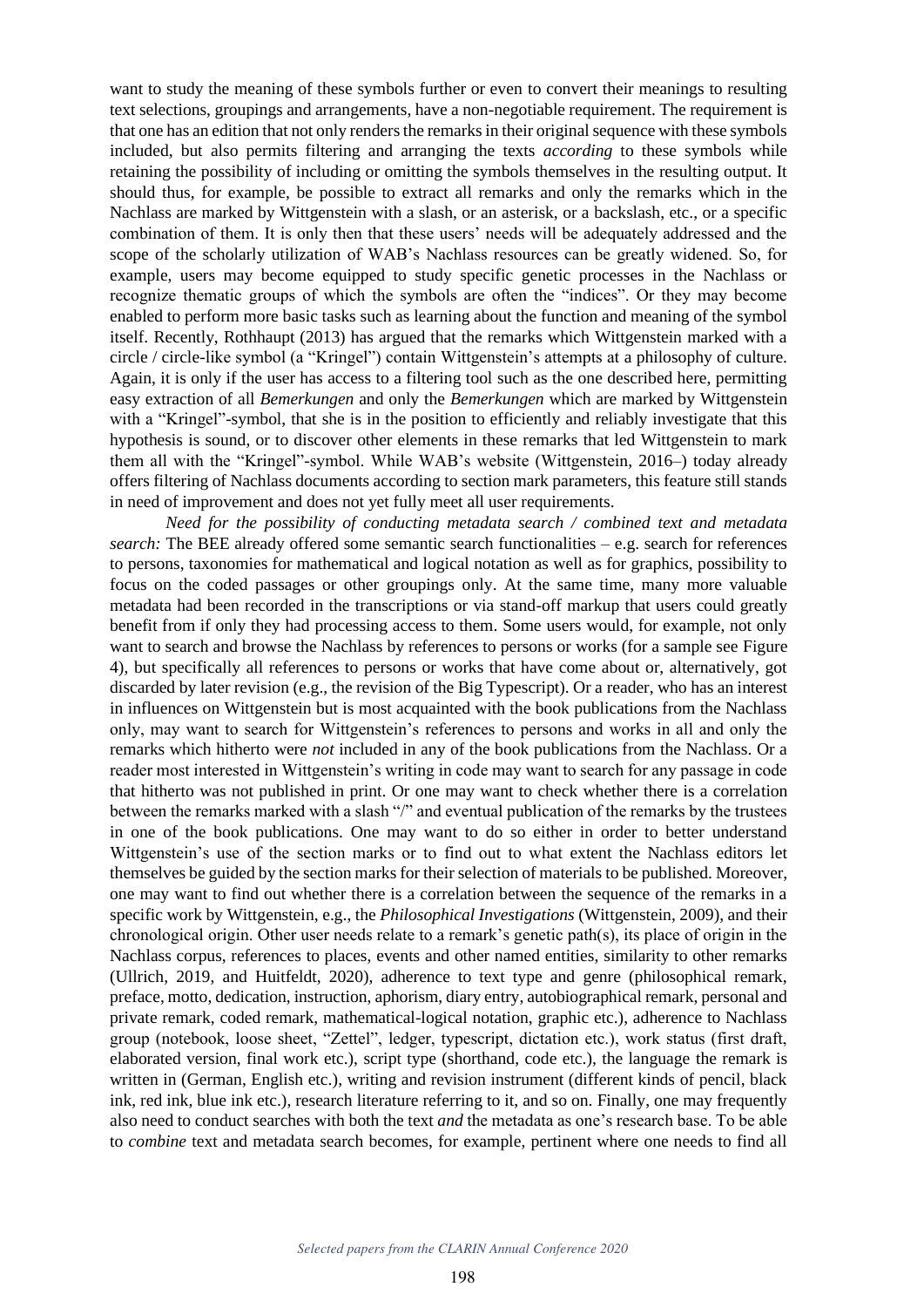and only those documents that contain both a specific word used by Wittgenstein *and* a specific reference to a person or work. Or one may remember only one or two words from a passage in the *Philosophical Investigations* and try to find the passage with the help of these words, restricting one's search to precisely the *Philosophical Investigations* corpus only. These are all relevant and legitimate needs that can turn out to be pressing in either research or learning. The list in fact seems endless. To meet these and similar needs, efficient and selective access to metadata, and iteratively faceted processing of metadata becomes essential. Unfortunately, neither the BEE nor WAB's Wittgenstein web services currently fully meet this challenge.

*Sehe jetzt so klar & ruhig wie nur in den besten zeiten. Wenn ich nur diesmal alles wesentliche lösen könnte ehe die gute zeit um ist!!! ––.*

30.10.14. *Erhielten heute eine deutsche Zeitung. Keine guten nachrichten was so viel heist als schlechte nachrichten! Es ist schwer zu arbeiten wenn solche gedanken einen stören!! Habe trotzdem auch am nachmittag gearbeitet. Ich empfinde oft schwer dass ich hier niemand habe mit dem ich mich etwas aussprechen kann. Aber ich will mich allen gewalten zum trotze erhalten.*

Figure 1: Facsimile of MS 101, facing pages 51v (dated 29.–30.10.1914) and 52r (dated 20.10.1914), with diplomatic transcription of p. 51v (see http://www.wittgensteinsource.org/Ms-101,51v f). Italics indicates code writing.

30.10.14.

30.10.14.

*Erhielten heute eine deutsche Zeitung. Keine guten Nachrichten was so viel heißt als schlechte Nachrichten! Es ist schwer zu arbeiten wenn solche Gedanken einen stören!! Habe trotzdem auch am Nachmittag gearbeitet. Ich empfinde oft schwer daß ich hier niemand habe mit dem ich mich etwas aussprechen kann. Aber ich will mich allen Gewalten zum Trotze erhalten.*

Könnte man sagen: "in "~φ(x)" stellt "φ.(x)" vor wie es sich nicht verhält"?

Man könnte auch auf einem Bild eine negative Tatsache darstellen indem man darstellt was nicht der Fall ist.

Figure 2: Linear transcription of remark (*Bemerkung*) Ms-101,51v[2] "Erhielten heute …" from MS 101, p. 51v, chronologically co-arranged with remarks Ms-101,69r[4] and Ms-101,69r[5], equally dated 30.10.1914, but from p. 69r (see http://www.wittgensteinsource.org/Ms-101,69r\_f). Italics indicates code writing.

#### Diplomatic transcription of "typescript only":

Augustine describes, we might say,  $\underline{a}$  system of communication; only not everything that we call language is this system.

|   | brings the stone that he has learned to bring at this call.   |
|---|---------------------------------------------------------------|
|   | this as a complete primitive language.                        |
| 5 | Augustine describes, we might say, a system of communication; |
|   | only not everything) that we call language is this system.    |
|   | (And this must as says in more so many cases whene the        |
|   | question arises, " a tals description be used on contract be  |
|   | The answer is, "Yes, it with the but only for this perceiv    |

Diplomatic transcription, including revisions in Wittgenstein's hand:

5 Augustine describes, we might say, a system of communication; only not everything, <sup>`however</sup>, that we call language is this system.

Figure 3: Part of TS 226, p. 2 (see http://www.wittgensteinsource.org/Ts-226, 2 f) with diplomatic transcription of remark Ts-226,2[2] "Augustine describes …"; for a diplomatic transcription of the entire remark see http://www.wittgensteinsource.org/Ts-226,2[2]\_d.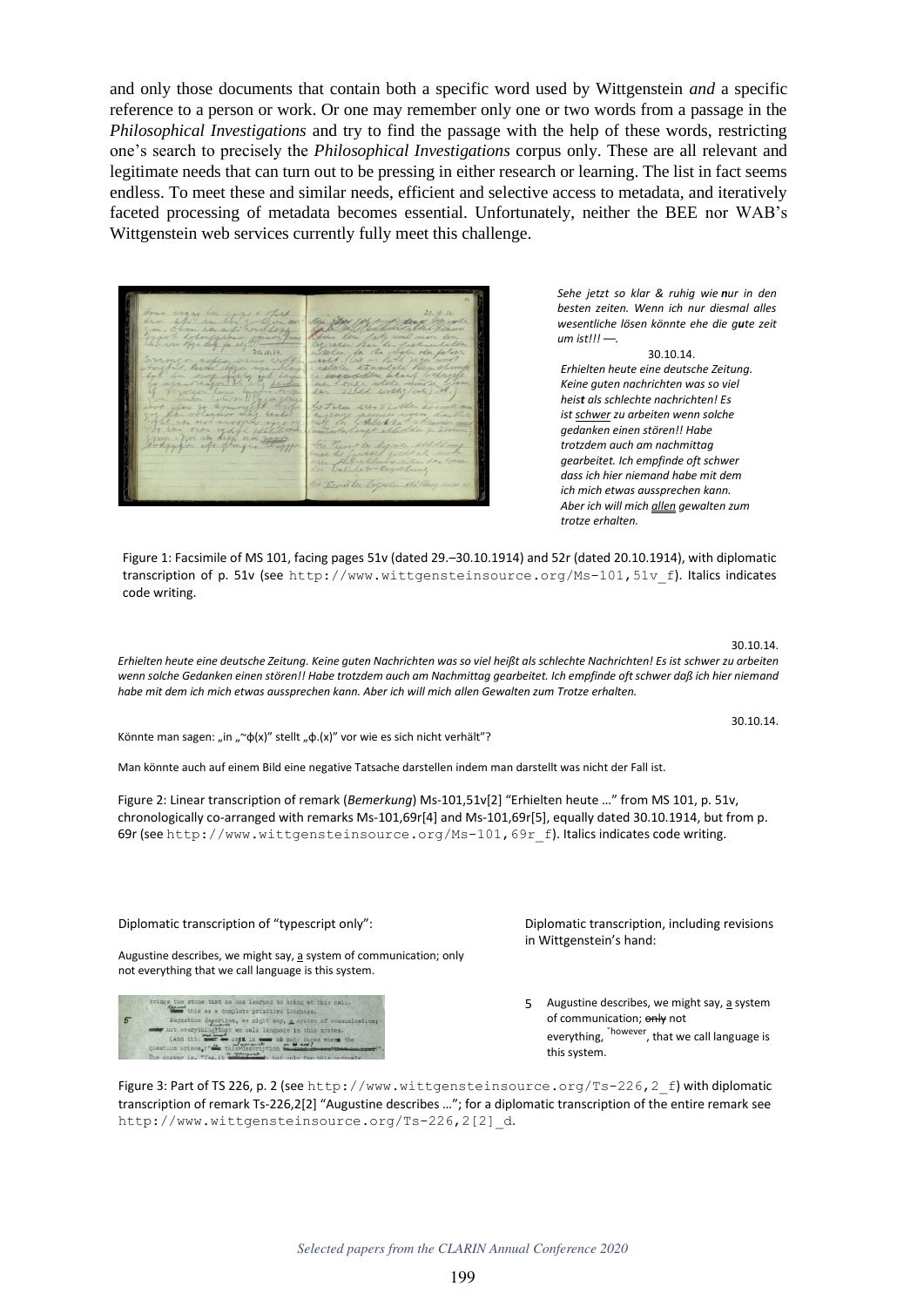# **3 Interactive Dynamic Presentation (IDP)**

In the preceding section I have given some examples of the great variety of needs encountered in the user community. If we try to respond to these needs by providing the requested functionalities and services in *one and the same static edition,* it is likely to fail either technically or in terms of usability (or both). Rather, what one needs is toggleable services that in dynamic and interactive ways produce highly adjustable outputs serving the wide spectrum of resources needed: from heavy apparatus to readers' editions, from original to standardized orthography and grammar text, from physical to chronologically arranged document sequences, etc. etc.<sup>7</sup> Even users who in the beginning are satisfied with having at their disposal the standard presentation formats of the diplomatic (recording all deletions, insertions, overwritings etc.) and the normalized (giving the resulting text) transcription, are likely to discover that these represent editorial intervention, or a lack thereof, which does not satisfy all research needs one can rightly expect scholarly digital resources to fulfill. Some may find out, for example, that a minor thing such as representation of the original's line breaks can make a big difference for purposes of their research. Edited text outputs that follow the original line order have indeed many advantages, one of them being that they easily permit comparison of edited text version and facsimile. In other contexts, however, indication of the original's line-breaks is completely inessential to one's research interests, or even distracting. IDP relieves the editors from having to statically freeze a representation that comes with or without the line breaks; this decision can simply be left to the user who can have it both ways depending on what they judge to be best in a particular context.

One might want to entertain the belief that user needs that fall outside of what is already covered by the diplomatic and the normalized formats can be dealt with by simply increasing the number of formats pre-produced and offered. In this spirit one could suggest adding to the diplomatic and normalized versions, if they come without representation of original line breaks, diplomatic and normalized versions *with* representation of original line breaks. Moreover, one might suggest adding a linear version that occupies a middle ground between the diplomatic and normalized version, and a "typescript only" version that omits handwritten revisions in the typescript (for an example of the latter see Figure 3). But such amendments would not yet help with gaining access to, for example, chronologically sorted outputs of either a single Nachlass item or an entire Nachlass group. Such sorting is relevant for the whole of the Nachlass, for example, on the first *Bände* series MSS 105– 122 where there are many chronological jumps from the midst of one manuscript to the other. Furthermore, the above-mentioned amendments would not suffice if one requires versions that are still between, on the one hand, *the diplomatic and the linear*, and on the other hand, between *the linear and the normalized*. A version that is between the diplomatic and the linear would be, for example, one that includes deleted portions of entire words or even entire sentences – in distinction to the diplomatic version where all deleted parts are included, and in distinction to the current linear version where no deleted parts are included. A version that is between the linear and the normalized would be, for example, a version that marks every editorial intervention into orthography and grammar – in distinction to the current linear version where only interventions on word and punctuation level are marked, and in distinction to a normalized version where no such intervention may be marked as such. Moreover, even for the "typescript only" version one would again have to distinguish between at least its diplomatic and normalized variants: the former rendering the typescript "as it stood"; the latter permitting text search across unified orthography and grammar and including replacement symbols for logical and mathematical notation as well as other characters not available on the typewriter: "ss" for "ß", "ae" for "ä", "Ae" for "Ä" etc. etc. If we continue along this line, we will sooner or later encounter the question: In the end, even if we were to meet only the most important user requests, how many additional versions must be added? Attempting to answer the question will make one realize that the number one is likely to end up with is already too big to

<sup>7</sup> Saying this, one is not even touching upon the challenges created by the fact that different users and publication channels have different preferences regarding formatting styles, e.g. how emphasis is to be conveyed (italics rather than underlining, etc.), or platform (mobile rather than stationary platform, etc.). Neither are issues addressed that relate to individual handicap (sight, colour blindness, etc.) or other conditions that can make use of the services difficult.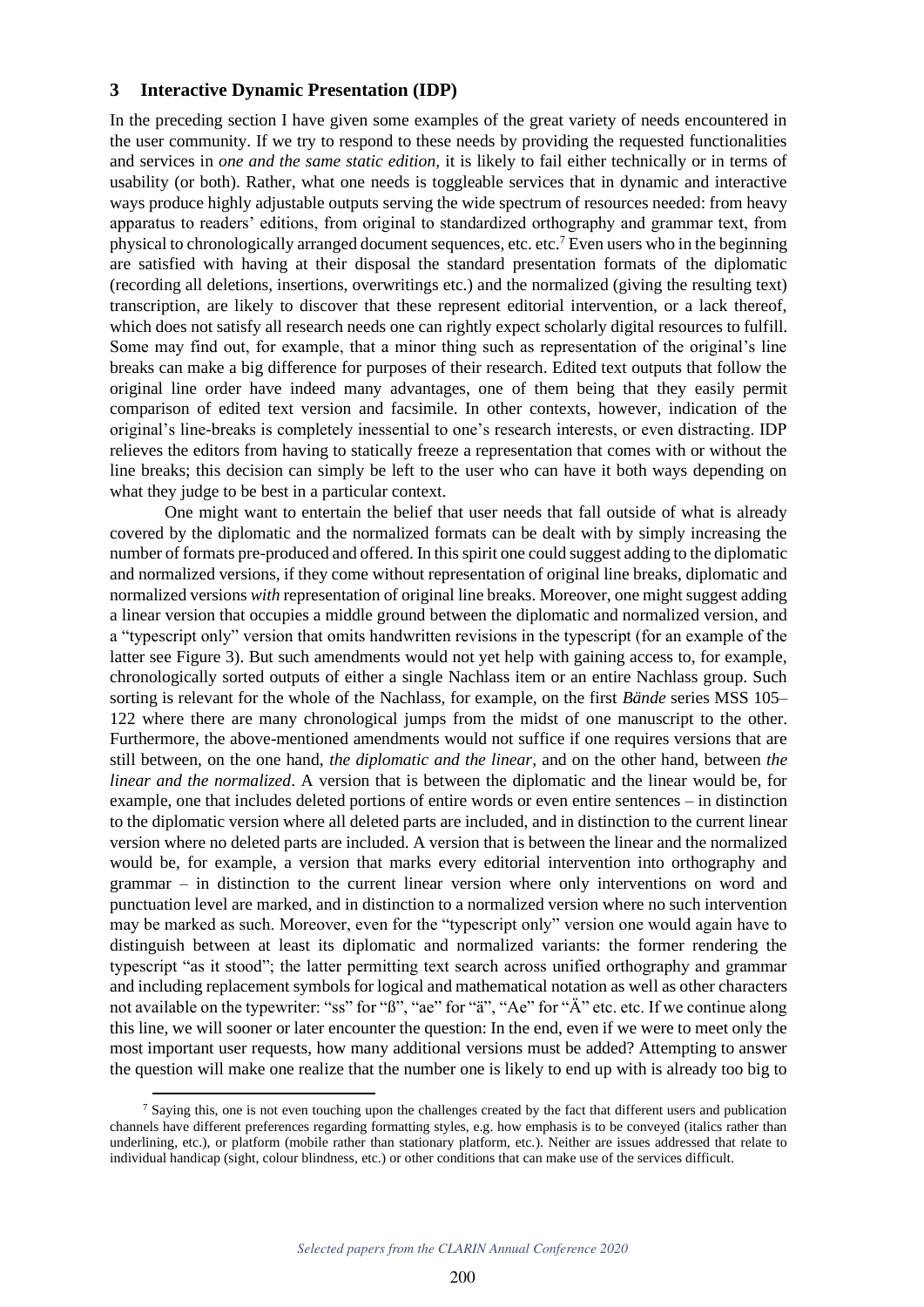feasibly continue along this line of offering pre-made static editions. Rather, one needs to provide something like an interactive and dynamic "laboratory" setting that lets the user create the variety of outputs needed on the fly. Thus, all add-ons will eventually lead us exactly to the point where IDP already *is*. Thus, instead of trying to add any extra editions as *static* add-ons that are pre-made by the editors in advance, it is a much better strategy to provide for the possibility that the user generates the edition(s) from the underlying text archive on the fly and as required in the hic et nuncsituation. All that is needed for this strategy to work is, in addition to software, something like a text archive in the form of encoded transcriptions, stylesheets for their conversion to the specific output needed, and an interface for running on the transcriptions precisely those parameters of the stylesheets that are required for achieving the needed output.

IDP can fulfil its task thanks to its compliance with three principles (Pichler and Bruvik, 2014): (1) Separation of matters of transcription (encoding, markup) from matters of presentation; (2) Empowerment of users to let them interactively co-produce editions rather than being passive receivers of expert-editor produced editions only; (3) A dynamic and multi-relational view of the relation between the source document and potential presentations of it. These three principles are central ingredients of all text encoding based digital editing at WAB. WAB's IDP site http://www.wittgensteinonline.no (Wittgenstein, 2016–) allows the user to interactively produce from the ever latest version of the XML TEI (P5) source transcriptions text archive, more tailored and a greater variety of outputs than those already available from the pre-made static editions offered by WAB on e.g. http://www.wittgensteinsource.org (Wittgenstein, 2015–). These outputs are created in HTML through XSLT transformation from the one XML TEI (P5) guided transcription source in the text archive which contains for each Nachlass item, page, *Bemerkung*, sentence, formula, drawing, word, letter and character detailed philological / structural / semantic information. <sup>8</sup> This makes the output resource for the users a dynamic, adjustable, revisable and continuously updatable entity. The users have access to the ever *newest and improved* version of the source transcription and are given the possibility to *interactively* process the source transcription to the *presentation* that is best tailored to their specific research needs.

Naturally, the more detailed and explicit an encoding the source transcription contains, the more powerful and adjustable the IDP can become. With regard to WAB, chronological sorting of the Wittgenstein Nachlass, for example, can be implemented thanks to two features of WAB's transcriptions. First, for each single Nachlass remark there exists a self-contained complete XML transcription such that the entire Nachlass can be constructed out of the transcriptions of its single remark. Second, for each of the single Nachlass remarks there also exists WAB metadata providing a, albeit often alleged only, dating for the remark. The two taken together provide for the possibility of a complete sorting of the entire Nachlass according to chronological parameters. Omission of handwritten revision in typescripts can be achieved thanks to explicit encoding of handwriting in typescripts. Filtering and sorting of the Nachlass texts according to Wittgenstein's editorial marks or numbers can be put to practice thanks to the specific encoding WAB uses for them. It cannot be stressed often enough that it is a principle of the IDP model precisely to not provide a different source transcription for each of the different desired outputs, or at least for the most important of them. Rather, IDP works on the basis that one explicitly marks everything that is to be subsequently processed in the *one and only* master source transcription, possibly combined with additional standoff markup. Also, that one then leaves questions of presentation, filtering, sorting etc. to the stylesheet and user interface. E.g., with regard to subsequent IDP manipulation of handwritten revisions in typescript, every hand-produced writing act is encoded in such a way that it can be filtered and processed *independently* of everything that is typewritten (and vice versa).<sup>9</sup> While

<sup>8</sup> The same principle of *One base source – Many outputs / apps on top of it* applies to WAB work generally. Wittgenstein, 2015– (BNE), Wittgenstein, 2016– (IDP), WiTTFind, SFB as also the upcoming new BEE edition at Oxford, while each offering different entrance points and each coming with their specific strengths and foci, are all produced from one and the same set of XML source transcriptions and metadata sources.

<sup>&</sup>lt;sup>9</sup> This functionality has been crucial for researching Wittgenstein's handwritten revisions to Rhees' translation of the early version of Wittgenstein's *Philosophical Investigations* in TS 226 (Pichler, 2020a).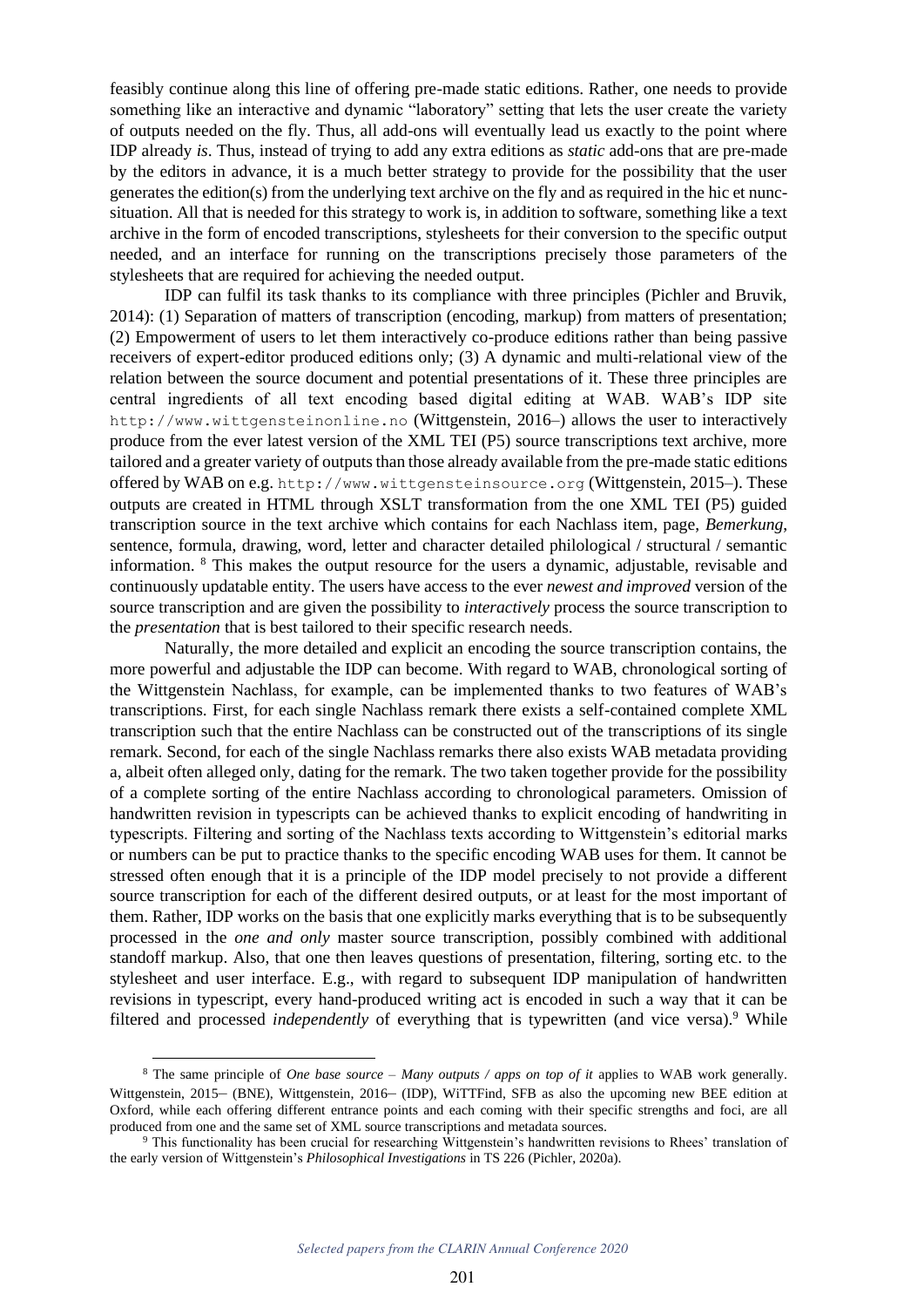WAB's encoding is still far from complete enough to be sufficiently prepared for all legitimate IDP requests, these examples should suffice to show that the possibilities and capacities that IDP offers for responding to user needs are simply enormous. Sorting functionalities (sorting according to chronology; sorting according to physical sequence; sorting according to discourse sequence; sorting in order to more easily relate personal diary entries and philosophical remarks; sorting to better see the chronological sequence of Wittgenstein's philosophical work, etc.), multiple presentation functionalities (inclusion and omission of handwritten revisions in a typescript such as insertions, deletions, overwritings, underlinings etc.; presentation of typed text only, in order to study the vocabulary before the typescript was revised and investigate genetic processes, etc.), filtering functionalities (filtering of the Nachlass according to the marks and numbers that Wittgenstein assigns to his remarks; filtering in order to identify thematic groups; filtering in order to separate (according to Wittgenstein's own judgment) 'good' from 'not so good' remarks; filtering in order to identify genetic processes, etc.) as well as their combinations (sorting, filtering and inclusion/omission according to text revision stage etc.) offer benefits that Nachlass scholars, prior to the introduction of IDP, could only ask for but could not expect the requests to be fulfilled.

One of the most important effects of IDP is that it creates in the user an awareness that what she is dealing with is not something that simply falls from the sky: that even *premade* editions do not fall from the sky, but result from selection and decision processes. Where the user previously, maybe with a sort of innocent and uncritical attitude, simply received and accepted what the editors – be it Wittgenstein's heirs (Erbacher, 2020) or others – gave her (Pichler a.o., 2011), with IDP she suddenly recognizes that any edition is a product of human action deserving scrutiny and verification. The user may just as well take an active role herself in the making of the edition, and through IDP she can indeed become a co-agent, taking on some of the editorial responsibilities herself. But equipping the user with the tools required to do this and thus to make the best out of WAB's resources, will involve much more than cutting edge digital editorial philology methods and tools. It also requires giving the user access to at least the most basic contemporary semantic web technology and methods.

## **4 Semantic Faceted Search and Browsing (SFB)**

WAB's Nachlass reference system provides a URL for each single Nachlass component. It goes without saying that this is crucially important for working with IDP user-generated content: with the reference system, the component researched or cited not only becomes easy to refer to, but also exactly describable, traceable and tractable throughout all filterings, sortings and rearrangements, as well as throughout all research articles and annotation or semantic web environments where it enters into. The same system of reference is also applied to the facsimiles which contributes significantly to user-friendliness and the quality of research in terms of its coherence and consistency. Last but not least, the reference system also makes up the backbone of the Wittgenstein ontology and is thus also essential for working with "semantic Wittgenstein".

In section 2 we identified a need for conducting metadata search and search *combining* text and metadata. This is precisely what semantic faceted search and browsing (SFB) is about. SFB can be briefly explained as follows: First, the source is the data and metadata in their semantic, classificatory and, ideally, also taxonomic aspects. Second, SFB applies digital semantic technologies; it is thus about organizing and investigating a domain's semantics, rather than a field of editorial philology. Finally, the search and browsing works with *facets* as vehicle. Facets are properties / dimensions / relations of the domain's objects according to which these objects can be classified, and thus include metadata. The term "faceted" stands for the metadata and data filtering through incremental *faceting*, and thereby the filtering of data and metadata down to the desired result (the "hit"). Naturally, the domain's data and metadata can also be accessed via a direct string search. There can be a great many and a great variety of relations between the objects of a domain, and at different points there will be a need to focus on different objects and relations. SFB permits to do precisely that and to identify the object(s) which match the focus one has at a particular place and time. Furthermore, each object can have a great number of relations to other objects which one may be aware of but for which one lacks an overview, as well as many additional relations which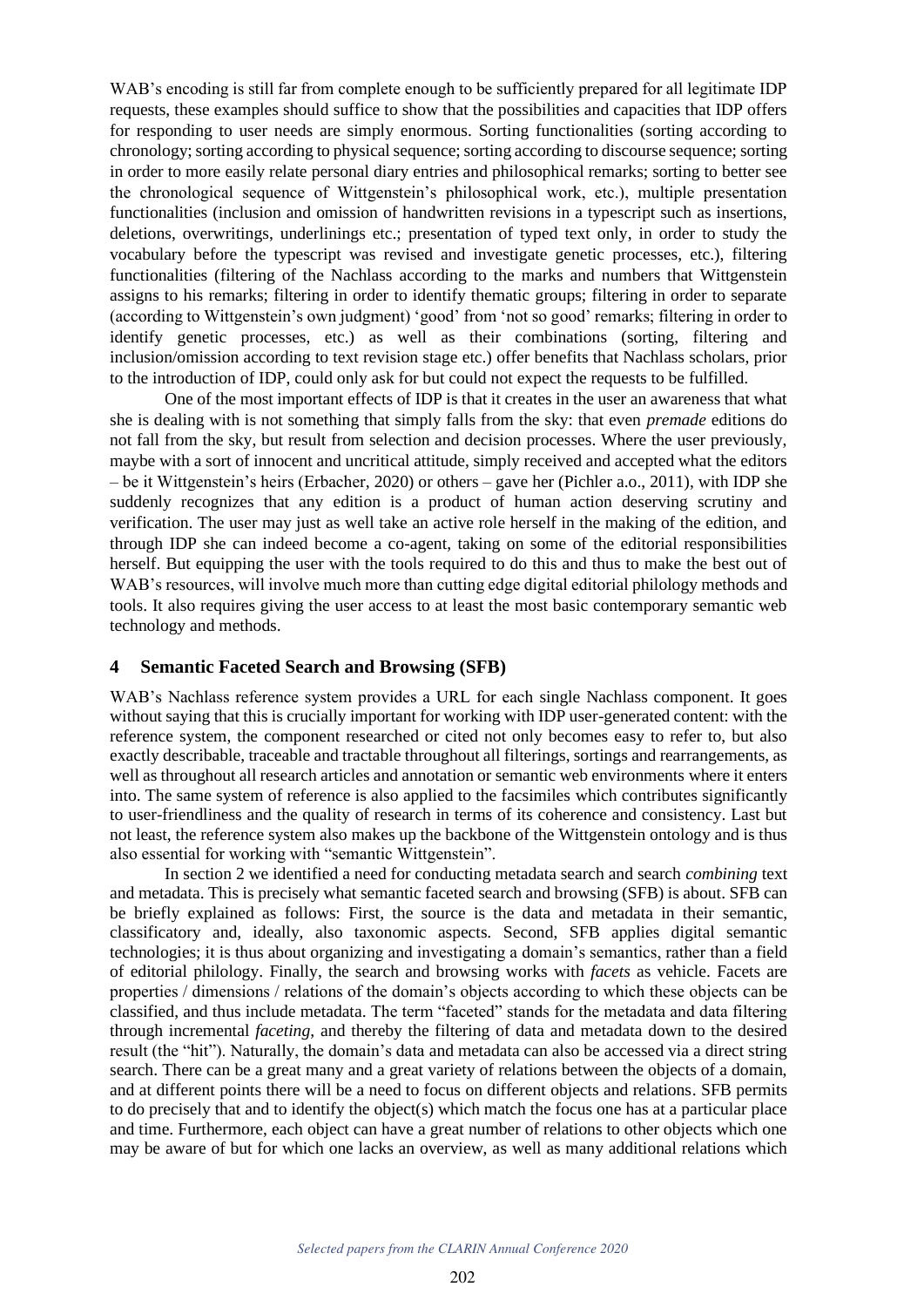one might not yet be aware of. SFB helps to see and make explicit the relations which, though straight on the surface, previously remained unseen, and thus helps the user achieve a synoptic view of the objects and their relations. SFB is also the tool for simply exploring and working with the relations that one already *is* aware of, but maybe still needs highway type of routes for in order to easily move from one known to another known node in the semantic landscape.

The data model behind WAB's SFB pilot on http://wab.uib.no/sfb/ is an ontology in RDF OWL format that aspires to organize not only the Nachlass, but also the entire Wittgenstein domain under three top classes: *Source*, *Person* and *Subject* (Pichler and Zöllner-Weber, 2012). The *Source* class houses primary and secondary sources relevant for Wittgenstein research; the subclass *Primary Source* further divides into Wittgenstein sources, such as the *Tractatus*, and external sources, such as Augustine's *Confessions*. The lowest subclass of Wittgenstein primary sources is the remark, the *Bemerkung*. The *Person* class contains historical persons such as authors Wittgenstein refers to (Biesenbach, 2014). The *Subject* class contains subclasses such as *Concept*  (topic) and *Point* (claim); *Concept* refers to subjects dealt with by Wittgenstein himself or in Wittgenstein research, such as 'elementary proposition', 'picture', 'state of affairs', 'essence', 'logical analysis' 'logical independence', 'philosophy', 'proof'. Instances of *Bemerkung* can be interlinked with instances of *Concept* via the property *discusses*. *Point* refers to the point made or discussed by an individual Wittgenstein remark and may contain an entire statement such as 'The elementary proposition is a picture of a state of affairs'. Instances of *Bemerkung* can again be interlinked with instances of *Point* via the property *discusses*.

In the preceding discussions, I have presented only a brief glimpse of how the instances of the rich and comprehensive semantic Wittgenstein domain can be intertwined and their complex relations modeled, so that both the instances and the relations between them can subsequently be made available for SFB. As of December 2020, the SFB site offers search and browsing of more than 56,000 instances of *Source* and more than 1000 instances of *Person* from the Wittgenstein domain. This goes far beyond only Nachlass-related sources and persons.

# **5 IDP, SFB and the Wittgenstein Archives in CLARINO+**

At present, WAB already runs IDP and SFB pilots on its website (Wittgenstein, 2016– and http://wab.uib.no/sfb; for an independent assessment of the two tools, see Meschini, 2020, ch. 4.2 and 4.3). But while it has come far in producing and maintaining excellent transcriptions of the Wittgenstein Nachlass and excellent metadata and metadata organization for the Wittgenstein domain more generally, this is only one half of what the community needs. The stylesheets, interface and entire infrastructure and setup upon which IDP is built (XML technologies such as Xalan, Saxon, XSLT, HTML and PHP programming etc.) also need to be in top shape. Even to put all already existent encodings to work and offer them for IDP toggling demands a substantial programming investment. While some of the technical features and functionalities required and mentioned above already work, many do not yet work flawlessly or on all required levels. Chronological sorting, for example, while it has worked in the pilot for single items already for a long time, is needed the most at higher levels such as the chronological arrangement of Nachlass item *groups* or even the *entire* Nachlass corpus. With regard to the above-mentioned WW1 diary group MSS 101–103 (1914–17) where the chronological sequence is dispersed across different page sequences, this functionality will finally enable users to much more easily connect Wittgenstein's personal and private remarks with his simultaneous reflections in philosophy and logic. Moreover, the feature of toggling on and toggling off handwritten revisions so that one can view one and the same typescript page, e.g. from the Big Typescript, with and without handwritten corrections and additions, does not yet work as it should. One example where this becomes highly relevant is, as discussed above, the study of the sources for *Philosophical Grammar* (Wittgenstein, 1969). Another important case is Wittgenstein's handwritten revisions to Rush Rhees' translation of the early version of the *Investigations*, contained in TS 226 (Pichler, 2020a). Generally, the current insufficiencies can be briefly summarized as follows: The IDP tool currently manages to offer access to (1) only a fraction of the encoding, (2) only a fraction of combinatorial possibilities of the encoding, (3) only a fraction of the presentation, sorting and filtering possibilities and needs, and (4)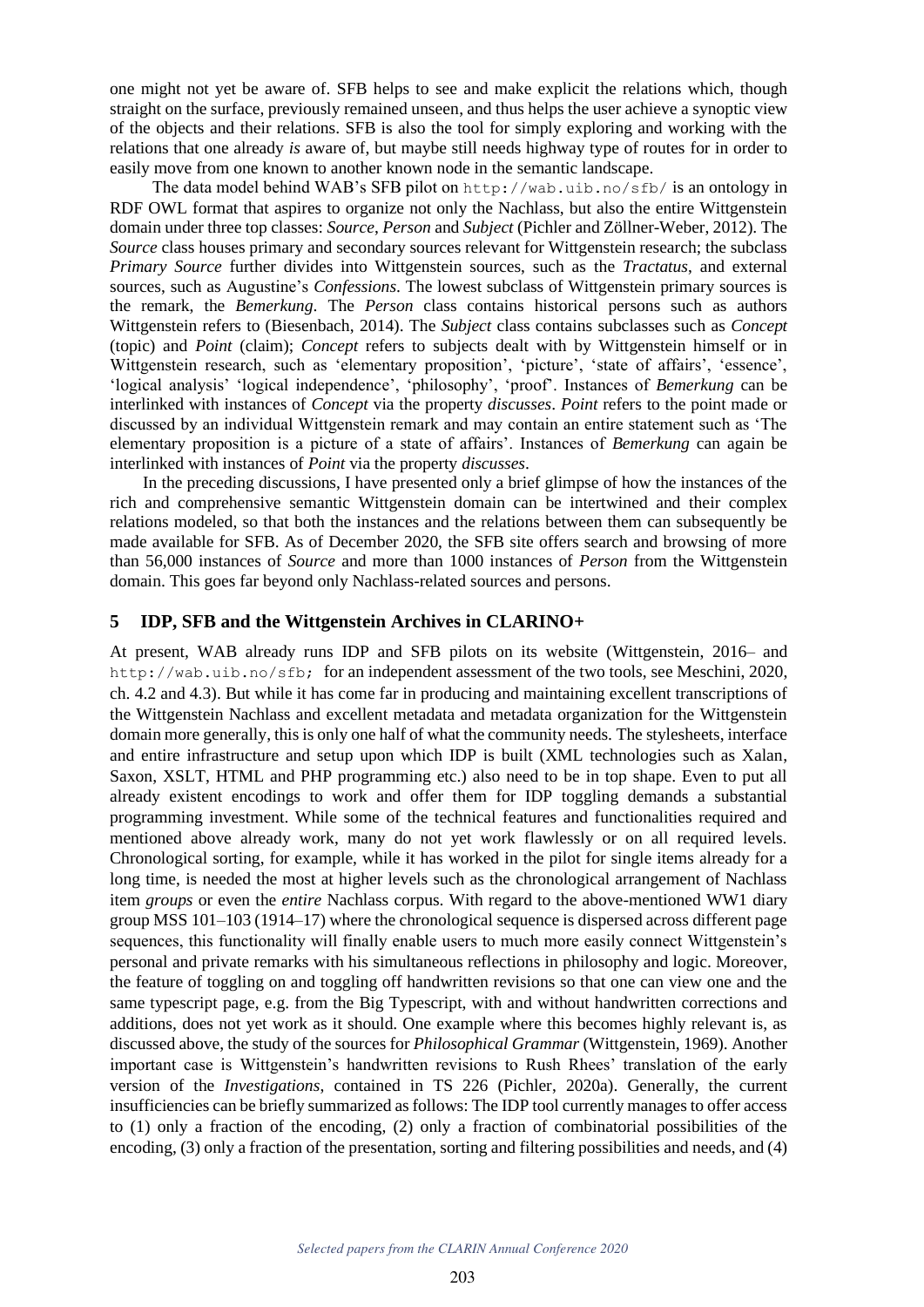in all these three fields it is susceptible to errors due to undesired interference. It is in fact a major challenge to provide for combined filtering, sorting and presentation modes that work in tandem and do not negatively interfere with each other. This challenge results in the following limitations: with regard to (1), users cannot, for example, yet filter the transcriptions for insertions of a specific subtype; with regard to (2), users are not yet able to, for example, combine filtering of insertions with filtering of the encoding of text alternatives; and with regard to (3), it is not yet possible to render, for example, the type of insertions selected in ways other than what is set by WAB as the default for the IDP site. Moreover, with regard to (2), currently it is, for example, not possible for the user to combine a marking of Wittgenstein's text alternatives with a diplomatic rendering, or with the inclusion / exclusion of his own markers for text alternative, or with a toggling of including / excluding the alternatives discarded by him. $^{10}$ 

WAB's SFB pilot "Wittgenstein Ontology Explorer", however, at present already permits powerful search and browsing of the Nachlass along a number of facets, incl. reference to a person, reference to a work, a remark, its dating and its relation to "published works". It displays any resulting remark hit along with a link to the corresponding facsimile in the *Bergen Nachlass Edition* on Wittgenstein Source (Wittgenstein, 2015–). The tool is built on the University of Bergen Library's search infrastructure (http://marcus.uib.no), which involves technologies such as Elasticsearch (https://www.elastic.co), Apache Jena (https://jena.apache.org/) and Angular framework (https://angular.io/) and is fed with metadata found either in the XML transcriptions or in standoff markup. But before the metadata can become available on the SFB front end, they must be ingested into the tool; and before being ingested, their relations to each other must be modeled precisely in the above described ontology. Luckily, at present WAB's reference system for the Nachlass is already implemented in the ontology and the SFB site such that the semantic faceted search and browsing metadata branch can fully communicate with WAB's editorial philology branch.

Linear transcription:

5 Augustine describes, we might say, a system of communication; not everything, however, that we call language is this system.

 (And this one must say in so many cases when the question arises: "is this an appropriate description or not?". The answer is, "Yes, it is appropriate; but only for this narrowly restricted field, not for everything that you professed to describe by it." Think of the theories of economists.)

Screenshot of SFB-representation with metadata *Document type*, *Refers to work*, *Refers to person* and *Date*:



Figure 4: Linear transcription (see http://www.wittgensteinsource.org/Ts-226,2[2] n) and SFBrepresentation (http://wab.uib.no/sfb/?q=ts-226,2%5C%5B2%5C%5D) of remark Ts-226,2[2].

One substantial and important addendum to the current SFB pilot will be the WiTTFind lemmatized Wittgenstein Nachlass *lexicon* that is modeled as a subclass of the *Primary Source* class. The WiTTFind Wittgenstein lexicon (Röhrer, 2019) contains a lemmatized index for all occurrences of words in the Nachlass. The lexicon is the outcome of a long-standing cooperation between WAB

<sup>&</sup>lt;sup>10</sup> For a detailed study of Wittgenstein's writing and marking of text alternatives see Pichler, 2020b.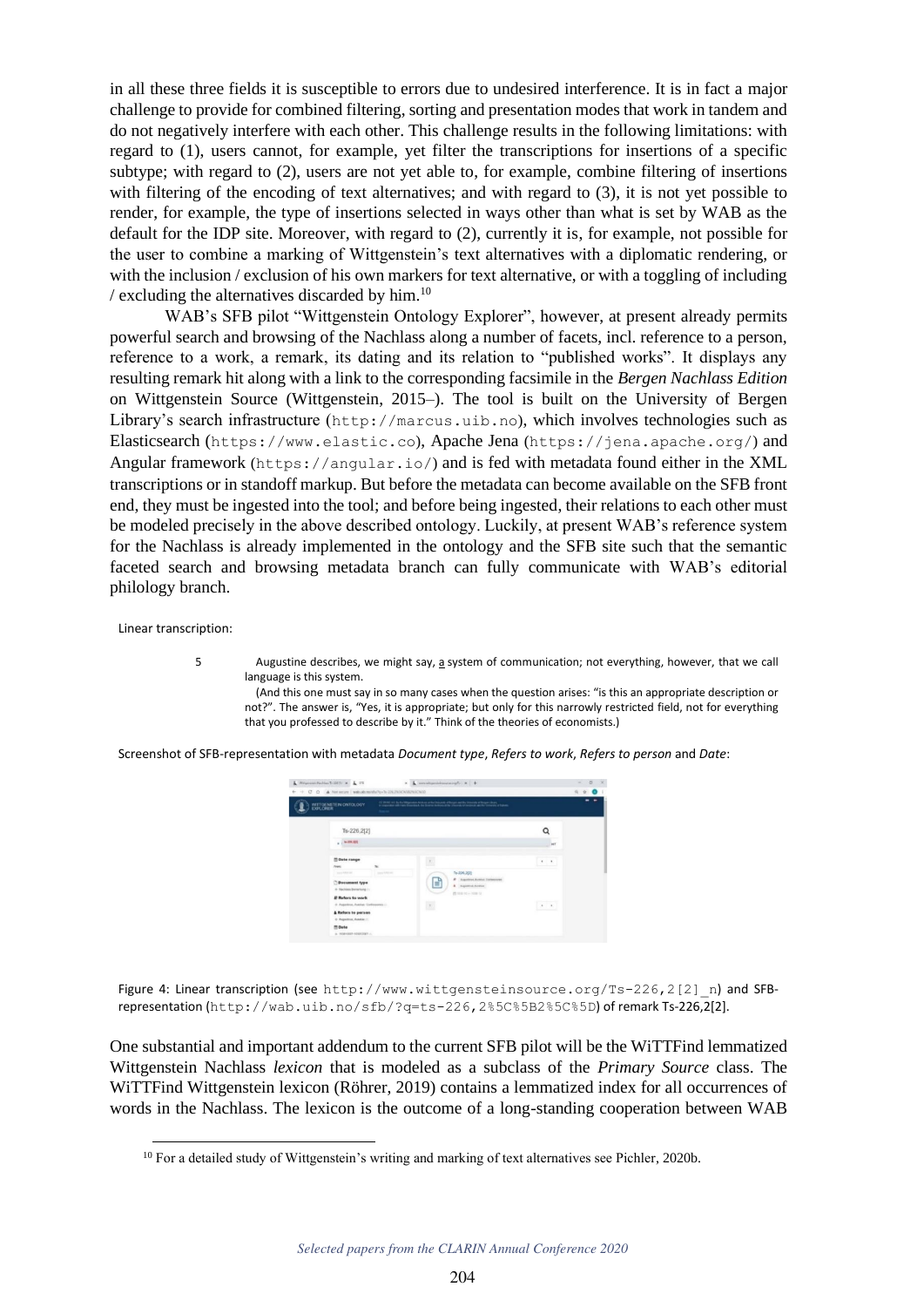and the Centrum für Informations- und Sprachverarbeitung (CIS) at the Ludwig Maximilians Universität München on the search tool WiTTFind (http://wittfind.cis.lmu.de/). In this joint project, WAB contributed its facsimiles and encoded XML transcriptions of the Wittgenstein Nachlass as well as XSLT stylesheets for their processing, while CIS provided programming and computational linguistics personnel resources as well as a grammatically encoded digital lexicon of the German language (Hadersbeck, Pichler et al., 2016). WiTTFind offers lemmatized online text search access to the entire Nachlass, displays each sentence containing any grammatical form of the word searched for within the context of the larger remark, and additionally highlights the segment of the facsimile corresponding to the remark hit. WiTTFind continues WAB's reference system all the way down to sentence level. WiTTFind is a fine example of the added value created by making one's data available for research and reuse by others. Implementing the WiTTFind Wittgenstein lexicon in the SFB tool will permit it to adequately respond to one of the needs identified above: simultaneous and combined SFB of *both metadata and text data*. Researchers interested in the genesis of Wittgenstein's philosophy, for example, may want to know when Wittgenstein started to use the expression "game" in places where earlier he had written "calculus", and whether this development can be linked to any other development, e.g. reference to particular works of others, other changes in vocabulary, developments in letter correspondence, meetings and discussions with friends and colleagues, etc. Doing this kind of research becomes possible through an integration of the WiTTFind lexicon into SFB.

In addition to integration of the WiTTFind lexicon, tasks of improving the SFB tool include correcting errors and deficiencies in the overall browsing and combinatorial setup, as well as adding and organizing missing facets. This includes facets for the above-mentioned personal and private coded remarks, mathematical and logical notation and graphics, or for Wittgenstein's writing tools. Another functionality to be added is chronological sorting of a remark's variants, which currently are only displayable in alphanumeric order. Finally, yet another need is the possibility to view the remark hit resulting from one's searching and browsing along with a linear or diplomatic *transcription* presentation of the remark. Currently only the remark's identifier along with a link to the corresponding *facsimile* is displayed. The extension and optimization of the IDP and SFB pilots, incl. the integration of the WiTTaFind lexicon, towards the web services that users need, are all being implemented within the Norwegian CLARINO+ (2020–26) project. Already within the Norwegian CLARINO project (2012–16) the current IDP *pilot* on Wittgenstein, 2016– was developed. Also within CLARINO+, WAB's XML TEI transcription corpus is additionally deposited in the CLARINO Bergen Repository so that users with XML programming competence can by *themselves* respond to their research needs by directly processing and querying the XML transcription files. This task includes generation of CLARIN CMDI-conformant metadata as well as designing licenses for the use of both the transcriptions and the metadata made available. But it is only a fraction of Wittgenstein Nachlass users who master XML technology and most will need an interface that offers the resources in a digital language and style that they understand. For this, IDP and SFB will be central tools. While at present WAB's web services incl. the IDP and SFB pilots already enjoy a large number of international users<sup>11</sup>, it is only when these and other additional services are upgraded and optimized, that researchers will be able to take full advantage of WAB's resources. Only then will users be equipped to fully exploit the multifaceted interrelations between and within Wittgenstein data and metadata provided by WAB for research and learning about Wittgenstein. At the same time, it is also only then that the deep issues about the relation between on the one hand the contents and forms of Wittgenstein's philosophy and work, and on the other hand their interpretation and application, can properly begin to play out in sufficiently complex formats via interactive digital media.

<sup>11</sup> Google Analytics lists for http://wittgensteinonline.no/ more than 5300 and for http://wab.uib.no/sfb/ more than 1500 users for the period 2017-20. – In writing this paper I have benefitted from comments by K. De Smedt, N. Gangopadhyay, Ø. Gjesdal, J. Hendrickson, C. Huitfeldt, H. Al Ruwehy and two anonymous reviewers, as well as financial support by the Norwegian Research Council funded Clarino+ project.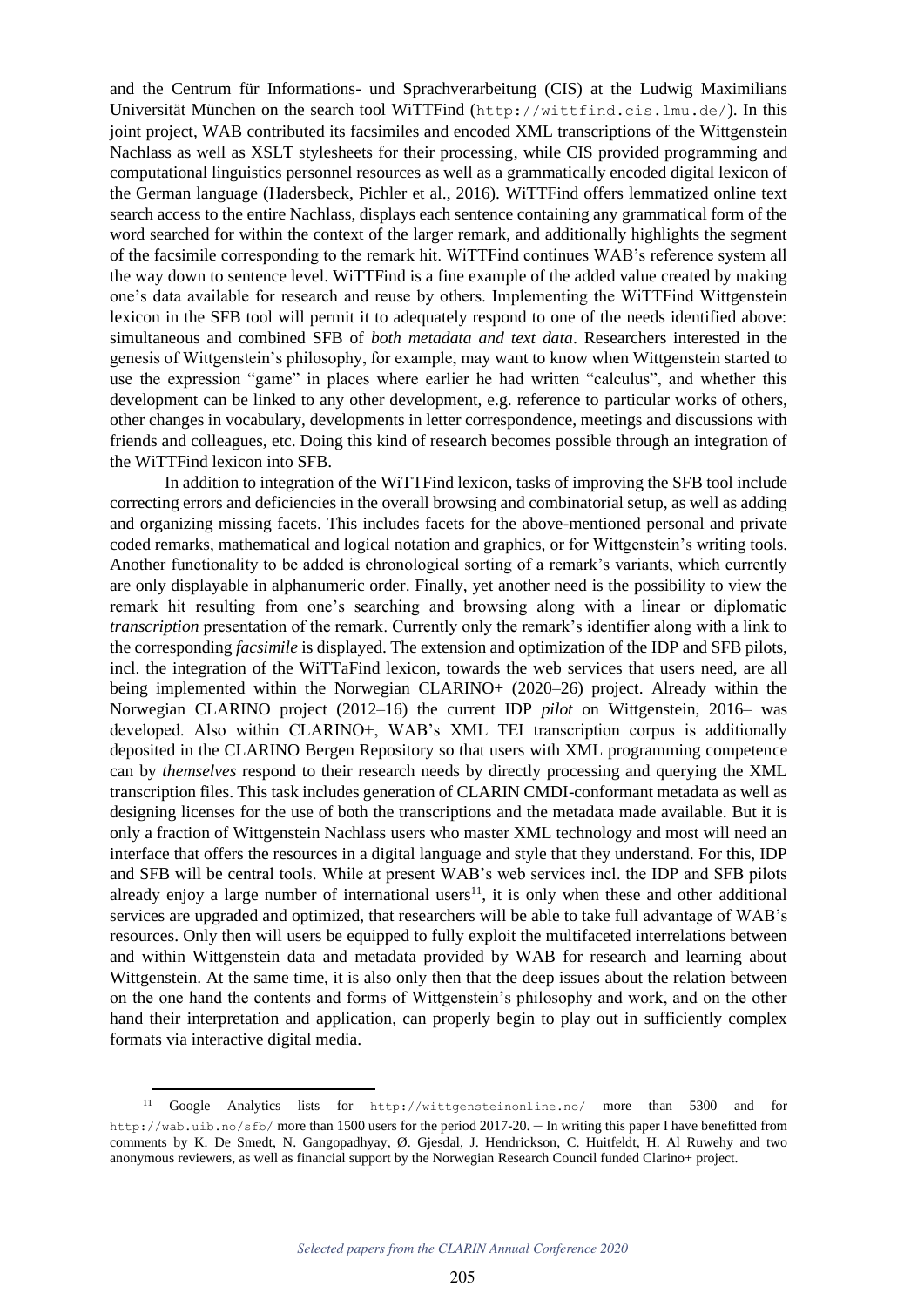### **References**

Biesenbach, H. 2014. *Anspielungen und Zitate im Werk Ludwig Wittgensteins*, Sofia.

- Erbacher, C. 2020. *Wittgenstein's Heirs and Editors*, Cambridge.
- Gabler, H. W. 2013. *Wittgenstein's* Nachlass*: The Bergen Electronic Edition*, in: P. Henrikson and Chr. Janss (eds.), Geschichte der Edition in Skandinavien, 167–176, Berlin.
- Hadersbeck, M., Pichler, A., Bruder, D. and Schweter, S. 2016. *New (Re)Search Possibilities for Wittgenstein's* Nachlass *II: Advanced Search, Navigation and Feedback with the FinderApp WiTTFind*, in: Contributions of the Austrian Ludwig Wittgenstein Society, 90–93, Kirchberg a. W.
- Huitfeldt, C. 1994. *Toward a Machine-Readable Version of Wittgenstein's Nachlaß*, in: H. G. Senger (ed.), Philosophische Editionen. Erwartungen an sie – Wirkungen an sie, Beihefte zu editio 6, 37-43.
- Huitfeldt, C. 2006. *Philosophy Case Study,* in: Electronic Textual Editing, Modern Language Association of America, 181–196.
- Huitfeldt, C. and Sperberg-McQueen, C.M. 2020. *Document similarity: Transcription, edit distances, vocabulary overlap, and the metaphysics of documents*, in: Proceedings of Balisage: The Markup Conference 2020, Balisage Series on Markup Technologies, 25, https://doi.org/10.4242/BalisageVol25.Huitfeldt01.
- Kenny, A. 1976. *From the Big Typescript to the Philosophical Grammar*, in: J. Hintikka (ed.), Essays on Wittgenstein in Honour of G. H. Von Wright, Acta Philosophica Fennica, 28, 41–53.
- Meschini, F. 2020. *Oltre il libro: forme di testualità e digital humanities*, Milan.
- Pichler, A. 1994. *Untersuchungen zu Wittgensteins Nachlaß.* Working Papers from the Wittgenstein Archives at the University of Bergen 8, Bergen.
- Pichler, A. 2010. *Towards the New Bergen Electronic Edition*, in: N. Venturinha (ed.), Wittgenstein After His Nachlass, 157–172, Houndmills.
- Pichler, A., Biggs, M. A. R. and Uffelmann, S. A. 2011. *Bibliographie der deutsch- und englischsprachigen Wittgenstein-Ausgaben*, in: Wittgenstein-Studien, 2, 249-286. [Updated January 2019, http://www.ilwg.eu/files/Bibliographie%20-%202019-11-26.pdf.]
- Pichler, A. and Zöllner-Weber, A. 2013. *Sharing and debating Wittgenstein by using an ontology*, Literary and Linguistic Computing, 28 (4), 700–707.
- Pichler, A. and Bruvik, T. M. 2014. *Digital Critical Editing: Separating Encoding from Presentation*, in: D. Apollon, C. Bélisle, Ph. Régnier (eds.), Digital Critical Editions, 179–199, Urbana Champaign.
- Pichler, A. 2019. *A brief update on editions offered by the Wittgenstein Archives at the University of Bergen and licences for their use (as of June 2018)*, in: Wittgenstein-Studien, 10(1), 139–146.
- Pichler, A. 2020a. *Wittgenstein Nachlass Ts-226: A case of Wittgensteinian (Self-)Translation*, in: P. Oliveira, A. Moreno, A. Pichler (eds.), Wittgenstein in /on translation, Colecao CLE 86, 153–188, Campinas.
- Pichler, A. 2020b. *A Typology of the Philosopher Ludwig Wittgenstein's Writing of Text Alternatives*, Aisthesis. Pratiche, linguaggi e saperi dell'estetico, 13(2), 107–116.
- Pichler, A. 2021, forthcoming. *Hierarchical or Non-hierarchical? A Philosophical Approach to a Debate in Text Encoding*, in: DHQ: Digital Humanities Quarterly.
- Pierazzo, E. 2009. *Digital genetic editions: the encoding of time in manuscript transcription*, in: M. Deegan, K. Sutherland (eds.), Text Editing, Print and the Digital World, 169–186, Famham.
- Rehbein, M. 1998. *Die dynamische digitale Textedition: Ein Modell*, in: Ed. Hans-Heinrich Ebeling, Hans-Reinhard Fricke, Peter Hoheisel, Malte Rehbein & Manfred Thaller (eds.), Vom digitalen Archiv zur digitalen Edition, 5-21. Göttingen.
- Röhrer, I. 2019. *Lexikon, Syntax und Semantik computerlinguistische Untersuchungen zum* Nachlass *Ludwig Wittgensteins*, Master's thesis at LMU München, Munich.